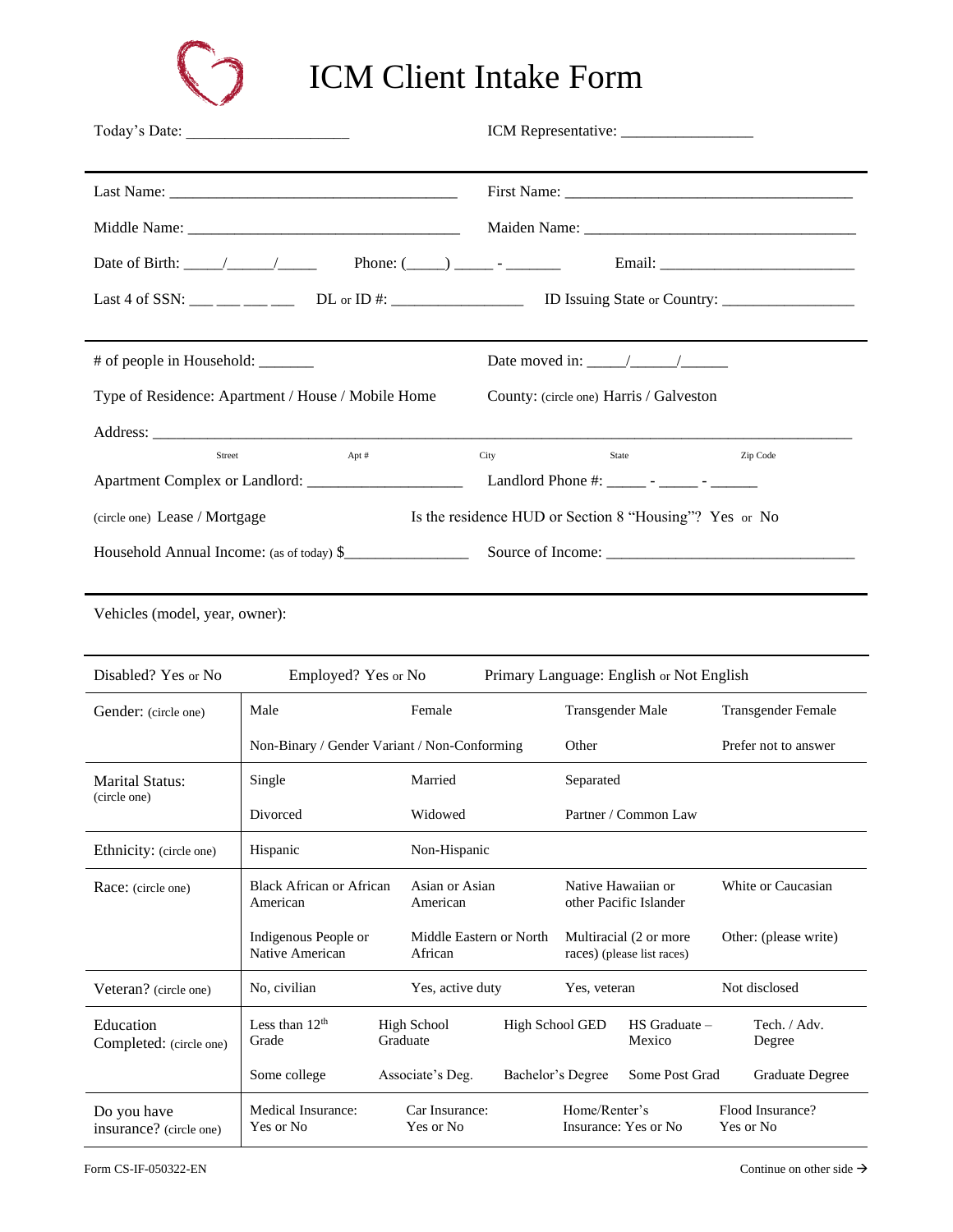Client: (last, first) \_\_\_\_\_\_\_\_\_\_\_\_\_\_\_\_\_\_\_\_\_\_\_\_\_\_\_\_

## Other Household Members (not including Client)

| Last 4 of SSN: $\_\_\_\_\_\_\_\_\_\_\_\_\_\_\_\_\_\_$                                                         | (see first page for options)                                                                   |  |  |  |
|---------------------------------------------------------------------------------------------------------------|------------------------------------------------------------------------------------------------|--|--|--|
|                                                                                                               |                                                                                                |  |  |  |
| Ethnicity: (circle one) Hispanic / Non-Hispanic                                                               | Grade or Education Completed: ____________ Disabled? Yes or No<br>(see first page for options) |  |  |  |
| (see first page for options)<br>(see first page for options)                                                  | Veteran Status: Active Duty / Civilian / Veteran / Not Disclosed                               |  |  |  |
|                                                                                                               |                                                                                                |  |  |  |
|                                                                                                               |                                                                                                |  |  |  |
|                                                                                                               |                                                                                                |  |  |  |
|                                                                                                               | Primary Language: English or Not English                                                       |  |  |  |
| Ethnicity: (circle one) Hispanic / Non-Hispanic Grade or Education Completed: __________ Disabled? Yes or No  |                                                                                                |  |  |  |
|                                                                                                               | Veteran Status: Active Duty / Civilian / Veteran / Not Disclosed                               |  |  |  |
|                                                                                                               |                                                                                                |  |  |  |
|                                                                                                               |                                                                                                |  |  |  |
|                                                                                                               |                                                                                                |  |  |  |
|                                                                                                               |                                                                                                |  |  |  |
| Ethnicity: (circle one) Hispanic / Non-Hispanic Grade or Education Completed: _________ Disabled? Yes or No   |                                                                                                |  |  |  |
| Gender:                                                                                                       | Veteran Status: Active Duty / Civilian / Veteran / Not Disclosed                               |  |  |  |
|                                                                                                               |                                                                                                |  |  |  |
|                                                                                                               |                                                                                                |  |  |  |
|                                                                                                               | Marital Status: _____________________                                                          |  |  |  |
|                                                                                                               | Primary Language: English or Not English                                                       |  |  |  |
| Ethnicity: (circle one) Hispanic / Non-Hispanic Grade or Education Completed: ___________ Disabled? Yes or No |                                                                                                |  |  |  |
|                                                                                                               | Veteran Status: Active Duty / Civilian / Veteran / Not Disclosed                               |  |  |  |

If you need more room to report other household members, please ask for another paper.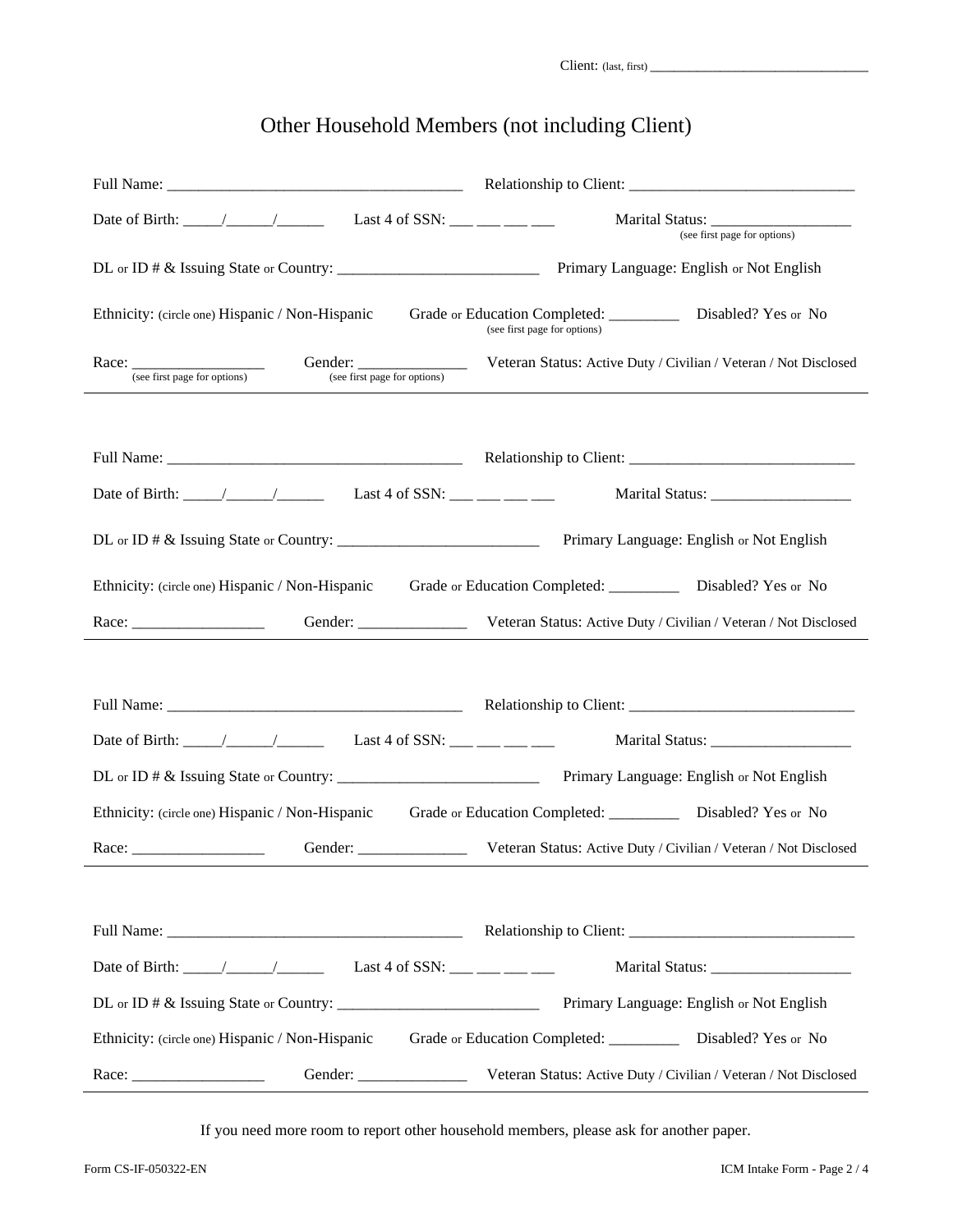## Employment History

(Report all adults in household)

|  |  | Relation to Client: (circle one) Spouse / Roommate / Family |
|--|--|-------------------------------------------------------------|
|  |  |                                                             |
|  |  |                                                             |
|  |  |                                                             |
|  |  |                                                             |
|  |  | Relation to Client: (circle one) Spouse / Roommate / Family |
|  |  |                                                             |
|  |  |                                                             |
|  |  |                                                             |
|  |  | Relation to Client: (circle one) Spouse / Roommate / Family |
|  |  |                                                             |
|  |  |                                                             |
|  |  |                                                             |
|  |  |                                                             |

If you need more room to report other adults in your household, please ask for another paper.